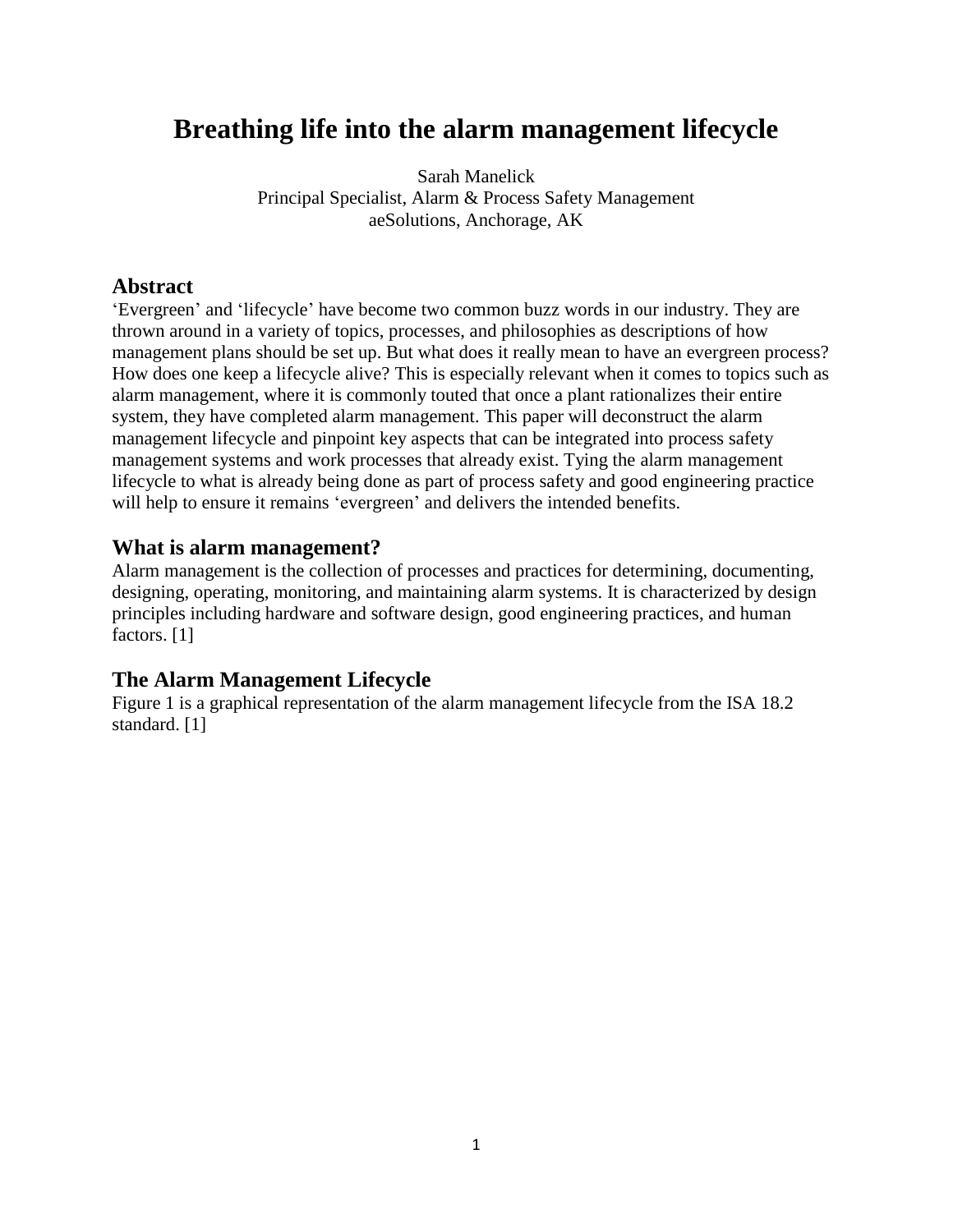

**Figure 1: Alarm Management Lifecycle**

The lifecycle is essentially a circle; there is no beginning or end. There are different places an organization may choose to enter it, but the overall lifecycle follows the "Plan-Do-Check-Act" process for the life of the operating unit. An organization may have developed a philosophy, rationalized alarms, and implemented them, but that does *not* mean they have 'completed' alarm management. As processes and equipment evolve and change (e.g., removing or introducing equipment, changing flow rates, changing chemicals, etc.), different steps of the lifecycle come back into importance. The goal of alarm management should be to keep the lifecycle updated and evergreen.

## **Integration of the Alarm Management, Functional Safety and Cybersecurity Lifecycles**

After reviewing the different parts of the lifecycle, it may seem overwhelming to figure out how it will be possible to not only perform all the stages of the lifecycle, but to also keep the entire lifecycle evergreen. The question then becomes how can an organization integrate these items into what they are already doing to keep the lifecycle active?

This is where it becomes important to understand what other processes and lifecycles a company may already have in place. The Process Safety Management Program at the facility is a lifecycle process. The Alarm Management, Functional Safety Management and Cybersecurity Management Systems that represent conformance to Recognized and Generally Accepted Good Engineering Practices (RAGAGEP) from a process safety perspective are all lifecycle processes that are likely in practice at some level. Integrating the data and work flow common to these three lifecycles is the most effective means to succeed in achieving their risk management objectives. Doing so will make good use of valuable resources and help avoid the costs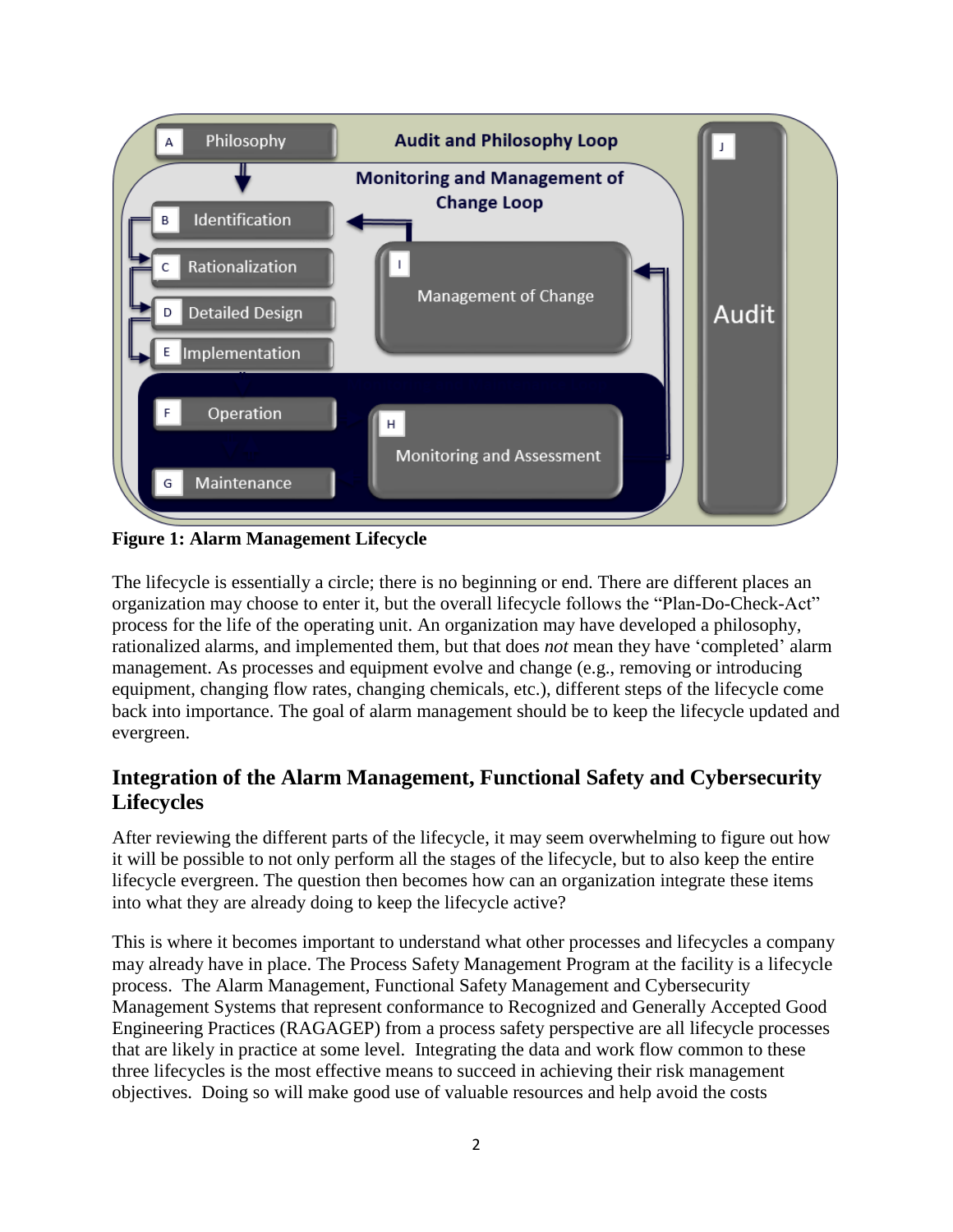associated with rework. This would apply for projects along with sustaining the integrity of these systems on a daily basis.



**Figure 2: Integration of Lifecycles**

Figure 2 shows the similarity and possible connection points between the alarm management, functional safety and cybersecurity lifecycles. Of the three, the organizations tend to be more mature with executing the functional safety lifecycle. As a result, it is the one people are most familiar with. The assess phase is where the hazard analyses are performed. This is where risk gaps are identified. Similar functions are performed in the assess phases of both the alarm management and cybersecurity lifecycles. When assessing items in cybersecurity, one is considering scenarios first identified in PHAs. The same is true in alarm management when an alarm is used as a protection layer. The PHA feeds the other lifecycles.

There is similar overlap in the implementation phase of the three lifecycles. Implementing a cybersecurity program means understanding the risks presented at the functional process level. Are your alarms and controls feeding into a secure network? Have levels of security been applied for changes to alarm and shutdown setpoints to ensure they are protected and secure? In implementation there is a connection between alarm priority, alarm setting, and human machine interface (HMI) design for the functional safety lifecycle and alarm management lifecycle. Similarly, there is quality assurance with factory and site acceptance testing (FAT/SATs) for all three lifecycles.

## **Management of Change**

All three lifecycles also include the need for a management of change (MOC) process to ensure design changes are tracked and approved. Proper implementation of MOC is critical in keeping all three lifecycles evergreen. A change in one lifecycle may, and most likely will, impact all three lifecycles. Verify that a review of impacts between the lifecycles is performed. Even something as simple as an added check box on the site's MOC form could be critical in making sure that the information stays accurate and connected between all the lifecycles. Something as minor as altering a chattering alarm (e.g., because its setpoint was too close to a shutdown value)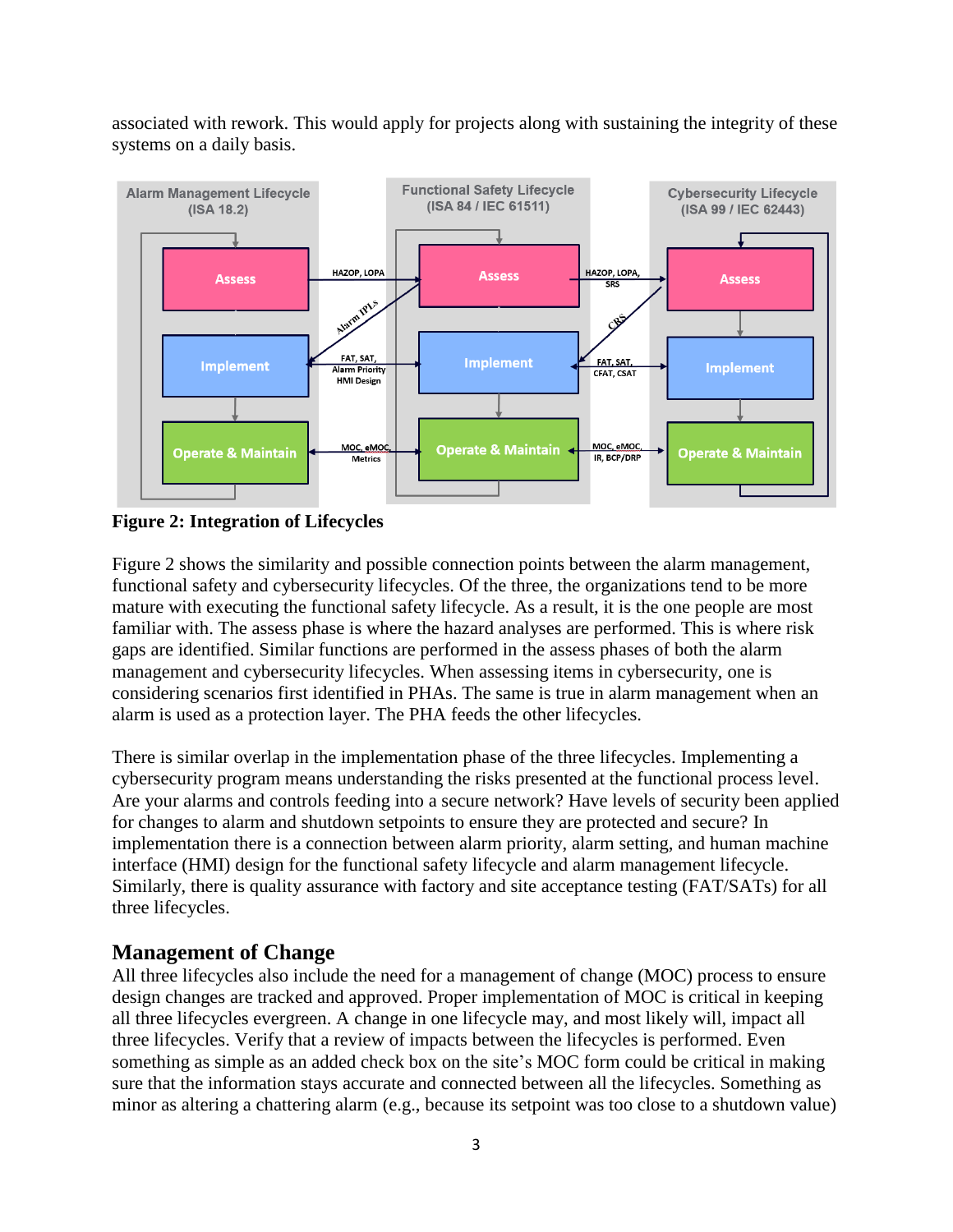will impact the alarm, the master alarm database, the other lifecycles, and many different process safety information documents. If normalization of deviation is allowed (i.e., not tracking and reviewing the impact of what are believed to be minor changes), alarms will eventually become unrationalized, and things will revert back to their original, un-managed state. It is important to understand how even small changes are interrelated as they can have a cascading effect throughout the lifecycles. A well-documented MOC process will ensure that alarms are justified and used consistently, not arbitrarily, and that changes do not fall through the proverbial cracks within an organization.

#### **Integrated Inspections and Functional Testing**

An effective implementation of alarm management allows a facility to design alarms that notify operations that the process has traveled outside the optimal operating window and needs immediate intervention. To keep alarms operating effectively they need to be tested. [2] The key is to develop a testing program and schedule that works for each site and stick with it. The sooner that can be done, the better. First, identify the overall goals. Document the testing program for operations and maintenance and get management approval. Everyone needs to understand the importance of testing. This will help prevent alarm floods and long lists of bad actors due to incorrect setpoints, deadbands, on/off delay issues, etc.

Facilities covered by Pipeline and Hazardous Materials Safety Administration (PHMSA) or Department of Transportation (DOT) regulations specifically, the control room management (CRM) requirements are expected to perform an annual safety related points setpoint review. [3] Some companies have found that these annual safety related point reviews are also an effective time to not only verify the documented set point for these alarms is the same in both the HMI, and the master alarm database, but to also ensure that the setpoint that has been documented is in fact the activation point for the alarm, by field testing.

Other options to consider might be to create a testing schedule for low consequence alarms that have been identified as bad actors, and subsequently corrected. Once it has been confirmed that the alarm is functioning correctly and has passed multiple testing rounds, one may consider removing it from the test scheme. Another approach may be to segment process units and test the top five bad actors. Rotate through the process units completing a select number each month to get through all of them at least once a year. The point is, the testing philosophy is flexible and the real key to success for this phase of the lifecycle is to ensure that they are being tested and that it is occurring on a consistent schedule. The consistency of a schedule allows troubleshooting and corrective action when a problem is identified, as well as extension of testing periods when supported by historic inspection records. Staying current on testing will help to identify and mitigate instrumentation and alarm issues down the road.

## **Alarm Management Training**

Training on alarm management is extremely important*.* Accidents have happened in part because of a lack of training. One specific incident that comes to mind was at a site that had rationalized alarms, had documented corrective actions, and felt that they were making the cut for alarm management. One day one of their high safety consequence alarms came in. Having never been trained on the corrective actions, or even where to find the documents that listed them, operations personnel responded incorrectly. The situation unfortunately ended up with a fatality.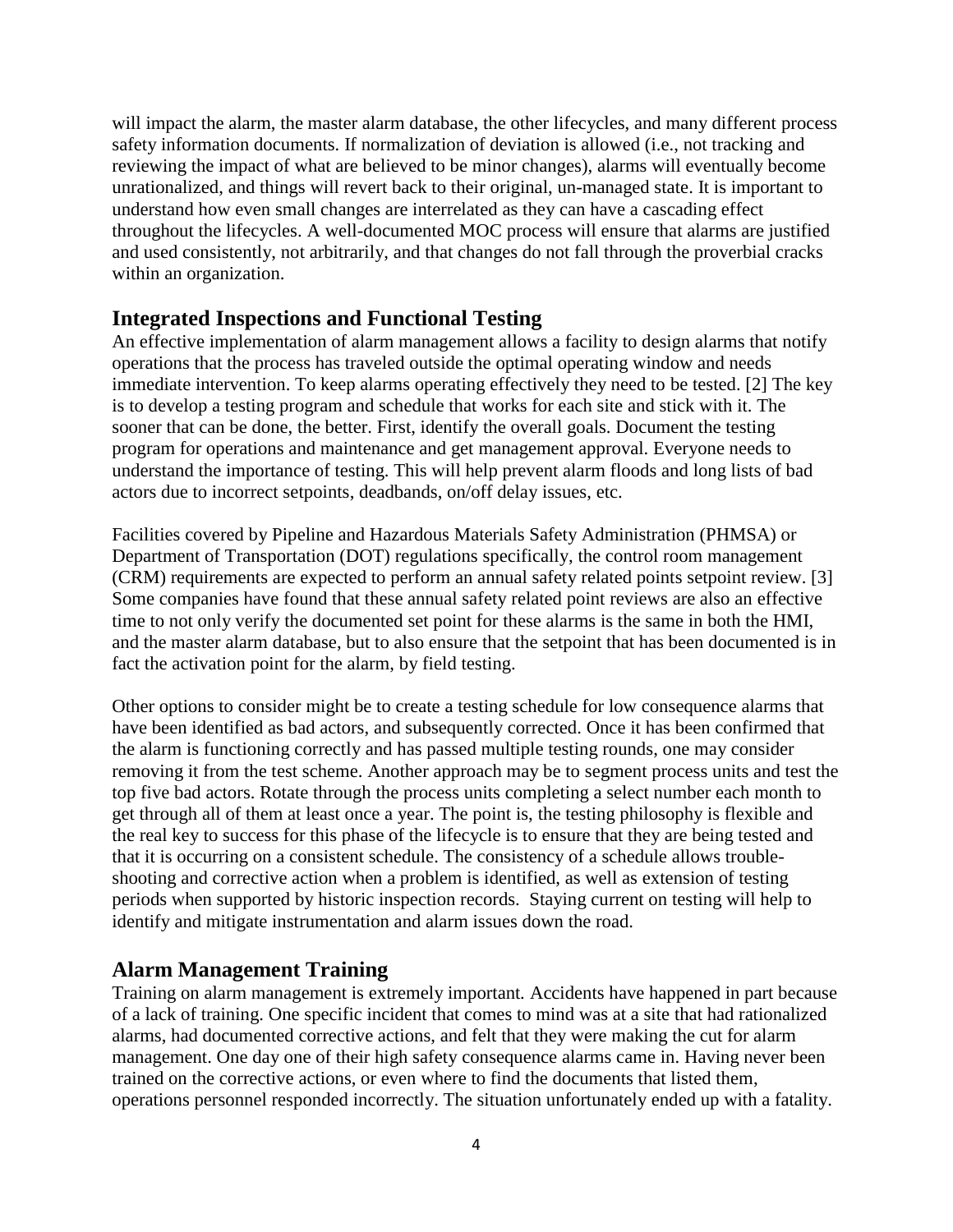The incident investigation found that a lack of training was one of the most avoidable causes of this deadly event. If an organization goes through the whole process of implementing an alarm management program, and puts the time in for rationalization and implementation, yet skips the training requirements, everything has been for naught. Alarms are focused around the operations personnel; they are the final element of an alarm. Just as the final element of a safety instrumented function is a valve or a pump, the final element of an alarm is an operator. This means training on corrective actions is crucial for efficient and accurate operator response.

So how can an organization implement training? What are the key points to keep in mind? The first step is to decide what should be included in the training. The second might be to look at what training is already being performed as part of the other lifecycles and see where some crossover might occur. As a minimum, general alarm management training should be provided for all staff.

Management needs to understand the alarm management philosophy and goals for the site.

Engineering, operations, automation specialists, electricians and technicians need to be trained on the details of each phase of the lifecycle that pertains to them. They need to understand the goals, the resources and the tools. They need to know how to use the alarm management software, how to find the corrective actions and how to respond to alarms. They need to understand the HMI displays, the graphics, the different alarm symbols and sounds, as well as all the different priorities. There should also be ways to track training and determine whether the concepts within the training are being effectively administered.

One should also consider how *often* training should be completed. This will vary. If the facility is covered by the process safety management (PSM) regulation [4], there will already be PSM training requirements. In such cases, it might be a good idea to link alarm training along with all the other PSM training. Different sites may have different preferences, such as bi-annually, or annually. Every new person needs onboarding training, and refresher training might be done annually. Training is not a 'one and done' sort of thing, it is a constant process. Ongoing training is the key to success. Refresher training will reinforce the goals of alarm management and keep everyone on the same proverbial page and going in the same direction.

Every organization needs to determine who will create the training, who will present it, and what material will be covered. Perhaps a company's existing training department can handle these tasks and integrate it all into their existing programs. Perhaps a company may have an alarm management champion who could create and lead the training. The key is to provide at least *some* sort of alarm management training. There is no universal one-size-fits-all approach. Every organization may accomplish this in different ways. Undertaking all this may sound overwhelming, much like eating the proverbial elephant. But as the old phrase goes, you eat an elephant one bite at a time, and certainly not overnight. Stalling and not providing any training at all would be a very poor choice.

#### **Conclusion**

How can an organization ensure its alarm management lifecycle is successful? The first step is to look at what is already being done at the site. What other lifecycles or processes exist that are performing similar activities and share data and resources with those within the alarm